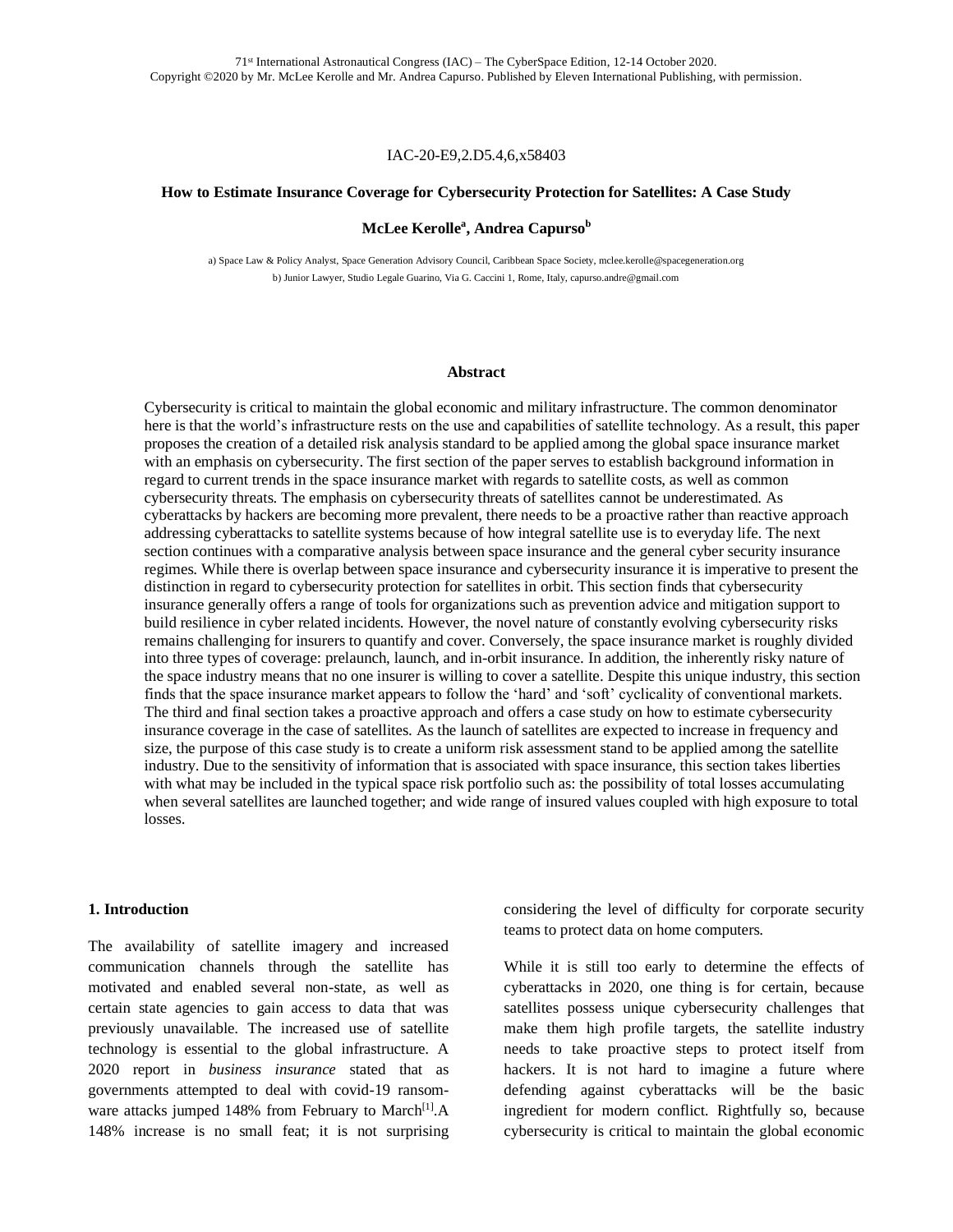and military infrastructure. The common denominator here is that the world's infrastructure rests on the use and capabilities of satellite technology. If there is interference or a cyberattack on this architecture, it can easily lead to catastrophic consequences. As a result, this paper proposes the creation of a detailed risk analysis standard to be applied among the global space insurance market with an emphasis on cybersecurity.

The first section of the paper serves to establish background information on the current trends in the space insurance market with regards to satellite costs as well as common cybersecurity threats.

The emphasis on cybersecurity threats of satellites cannot be underestimated. There is no 'suit of armor' around the satellites. As cyberattacks by hackers are becoming more prevalent, there needs to be a proactive rather than reactive approach addressing cyberattacks to satellite systems. The failure to be proactive is going to lead to vulnerabilities that are not specific to a country or organization, but the entire satellite industry.

The next section continues with a comparative analysis between space insurance and the general cyber security insurance regimes. while there is overlap between space insurance and cybersecurity insurance it is imperative to present the distinction in regard to cybersecurity protection for satellites in orbit. This section finds that cybersecurity insurance generally offers a range of tools for organizations such as prevention advice and mitigation support to build resilience in cyber related incidents. However, the novel nature of constantly evolving cybersecurity risks still remain challenging for insurers to quantify and cover. Conversely, the space insurance market is roughly divided into three types of coverage: prelaunch, launch, and in-orbit insurance. Despite the inherently risky nature of the space industry this section finds that the space insurance market appears to follow the 'hard' and 'soft' cyclicality of conventional markets.

The third and final section takes a proactive approach and offers a case study on how to estimate cybersecurity insurance coverage in the case of constellations. As the launch of constellations are expected to increase in frequency and size, the purpose of this case study is to create a uniform risk assessment standard to be applied among constellations. Due to the sensitivity of information that is associated with space insurance, this section takes liberties with what may be included in the

typical space risk portfolio such as: the possibility of total losses accumulating when several satellites are launched together; and wide range of insured values coupled with high exposure to total losses.

# **2. Cybersecurity in Space**

According to allied market research, in 2018, the global cyber insurance market size was valued at an estimate of \$4.8 billion and is projected to reach 28.6 billion by 2026 growing at a CAGR of 24.9% from 2019 to 2026[2] . To understand what this means in terms of risk and the satellite industry, we must first lay out the working definition of cybersecurity. As defined by the international telecommunication union cybersecurity is "the collection of tools, policies, security concepts… risk management approaches… and technologies that can be used to protect the cyber environment and organization"<sup>[3]</sup>. Here, the connection between cyber security and the space industry is worth explaining because it cannot be understated. at its very nature, satellite operations are dependent on technology that attract hackers and attackers from across the spectrum due to the various entry points in satellite systems. For instance, the use of long-range telemetry for communication with ground stations is a significant weakness common to most satellite systems<sup>[4]</sup>. The reason for this is because uplink and downlink systems are easy access for criminals because they're often transmitted through open telecom network security protocols<sup>[5]</sup>. Moreover, because space is such a critical asset towards the global infrastructure, the security of space-based infrastructure depends on the safety of earthspace interactions and the security of systems relying on data from space depends on the safety of space-earth interactions<sup>[6]</sup>. As a result, it follows that the increase of hackers also increases the risk of disruption to earthspace and space-earth.

## *2.1 Cybersecurity Threats*

Generally, threats in the intersection of space and cybersecurity can be placed in five categories: kinetic physical, non-kinetic physical, electronic, cyber, and earth-based<sup>[7]</sup>. With electronic and cyberattacks being more readily used, these are the types of threats that the paper will address in terms of trends in the space insurance market. Dr. Patricia M. Lewis and David Livingstone of Chatham House provide a succinct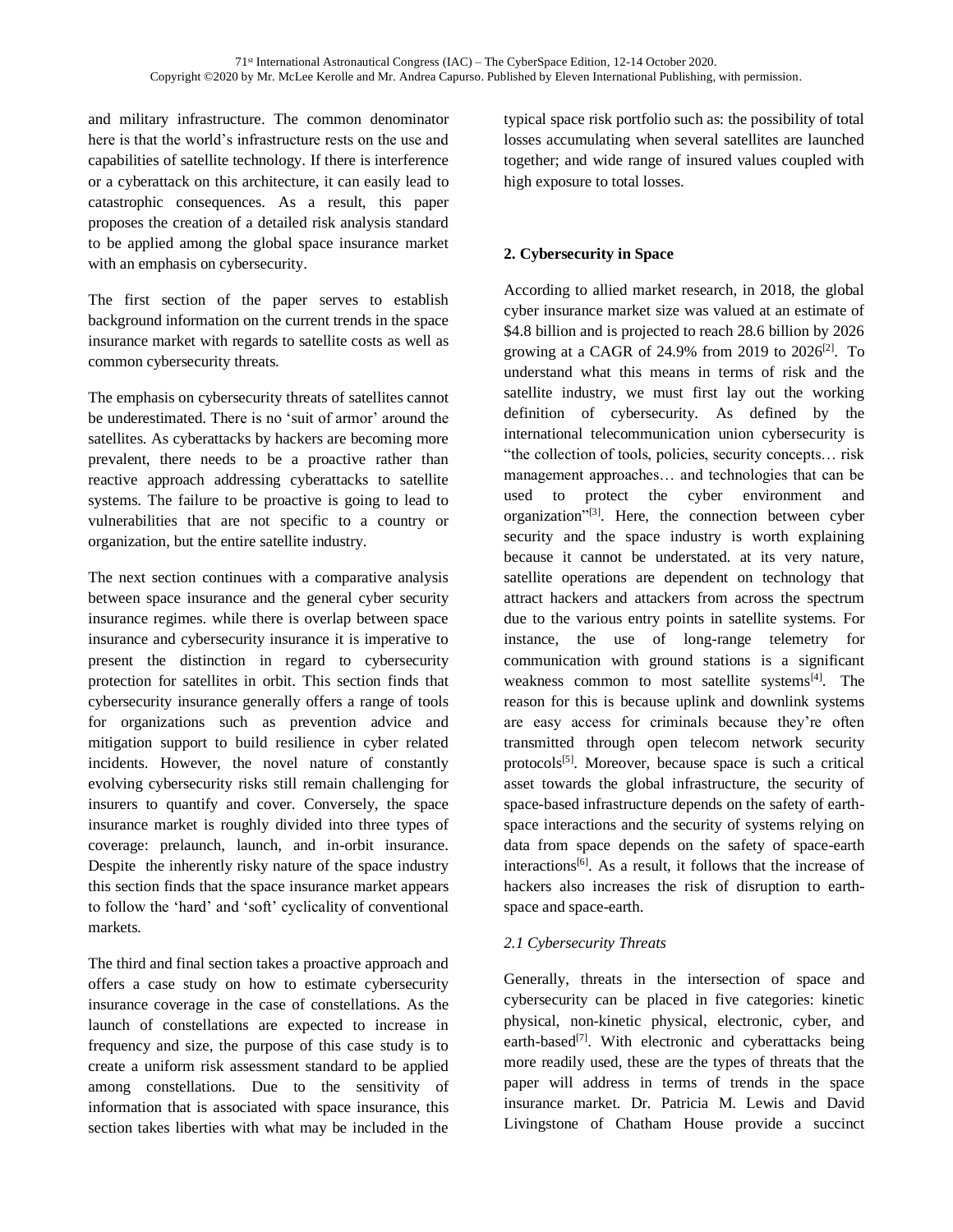summary of what generally is encompassed in the type of cyberattacks on satellites including jamming, spoofing, hacking attacks on communication networks, targeting control systems, and attacks on the ground infrastructure such as satellite control centres. Possible cyberthreats against space-based systems include state-to-state and military actions; novice and expert hackers; wellresourced criminal organizations; terrorist groups; etc.

**O**ver the years, we have seen cybersecurity incidents play out in several ways: in 2009, Iran was accused of jamming BBC's signal in its territory in order to disrupt broadcasting during popular movements; similarly, in 2010, North Korea was blamed for GPS signal jamming in South Korea; and Finland's civilian air navigation systems were interrupted by an electronic attack during a NATO exercise in 2018.

## *2.2 Cybersecurity Trends*

In regard to current trends in the space industry, the reason why this paper focuses on the trends only in relation to satellite costs is due to the unique nature satelliteshave as a critical part of the space infrastructure. Depending on the purpose and function, many satellites are designed for long term use. As a result, the technology installed in satellites inevitably becomes obsolete and creates legacy problems. furthermore, in a classic example of having too many cooks in the kitchen, because several parties contribute to the development of the integrated systems for typical satellite operations it creates the unintended effect of increasing the systems' vulnerability. Consequently, the overall costs associated with cybersecurity are increasing.

While the space domain has always been militarized in some shape or form, it is worth noting that the trend is moving away from military and research towards the commoditization of space. The rapid rate of technology growth, results in cheaper, low-cost and reliable access to space. moreover, as what often happens in the space industry, this results in a culture where the cumbersome process of creating legislation/legal framework is not able to catch up to the rapid rate of technological growth. In fact, even cybersecurity measures are unable to update to meet the demands of cybersecurity. For this reason, this paper is continuing the line of many in the space industry. however, instead of calling for the implementation of a hybrid space and cybersecurity legal regime (although it is needed). This paper presents a uniform risk assessment standard that the industry can

use to guide cybersecurity issues within the satellite sector.

# **3. Space Insurance & Cybersecurity Insurance: Issues and**

# *3.1 The Space Insurance Market: Rules and Products*

The insurance market related to space activities represents a crucial element in the exploration and utilization of outer space. It provides coverage of the risks to which a spacecraft is exposed during its lifecycle<sup>[8]</sup>. Without that, it would be hardly imaginable for the industry to withstand the enormous costs connected to space accidents.

The need for space insurance is also a corollary of the obligations set upon spacefaring Nations by the international space treaties. These obligations involve aspects of national liability for public and private activities beyond the atmosphere. The issue of liability is framed by the general framework developed at the international level by means, principally, of Article VII of the Outer Space Treaty (1967) and the Liability Convention (1972). In both treaties the matter revolves around who would be liable to pay damages caused by space objects and on what basis of fault. Nothing is said, however, on whether and to what extent insurance might (have to) cover a potential liability compensation. This aspect is left to national regulations: only under domestic implementation mechanisms usually appropriate insurance or financial guarantees are required from the private operator<sup>[9]</sup>. It can be said that the space insurance market developed as a response to the need of so-called "launching States" to get their money back if they would be held liable for damages caused by the activities of private actors. Thus, the business of insuring space activities expanded upon that need and nowadays represents a complex system offering a variety of products.

The three main insurance products related to the space market are: *pre-launch insurance*, which provides coverage for damages occurring at the manufacturer's premises, at the launch site until ignition and at all places in between; *launch insurance*, which covers damages to the satellite from when the rocket ignites for launch until it is safely in orbit, and *orbital insurance*, which covers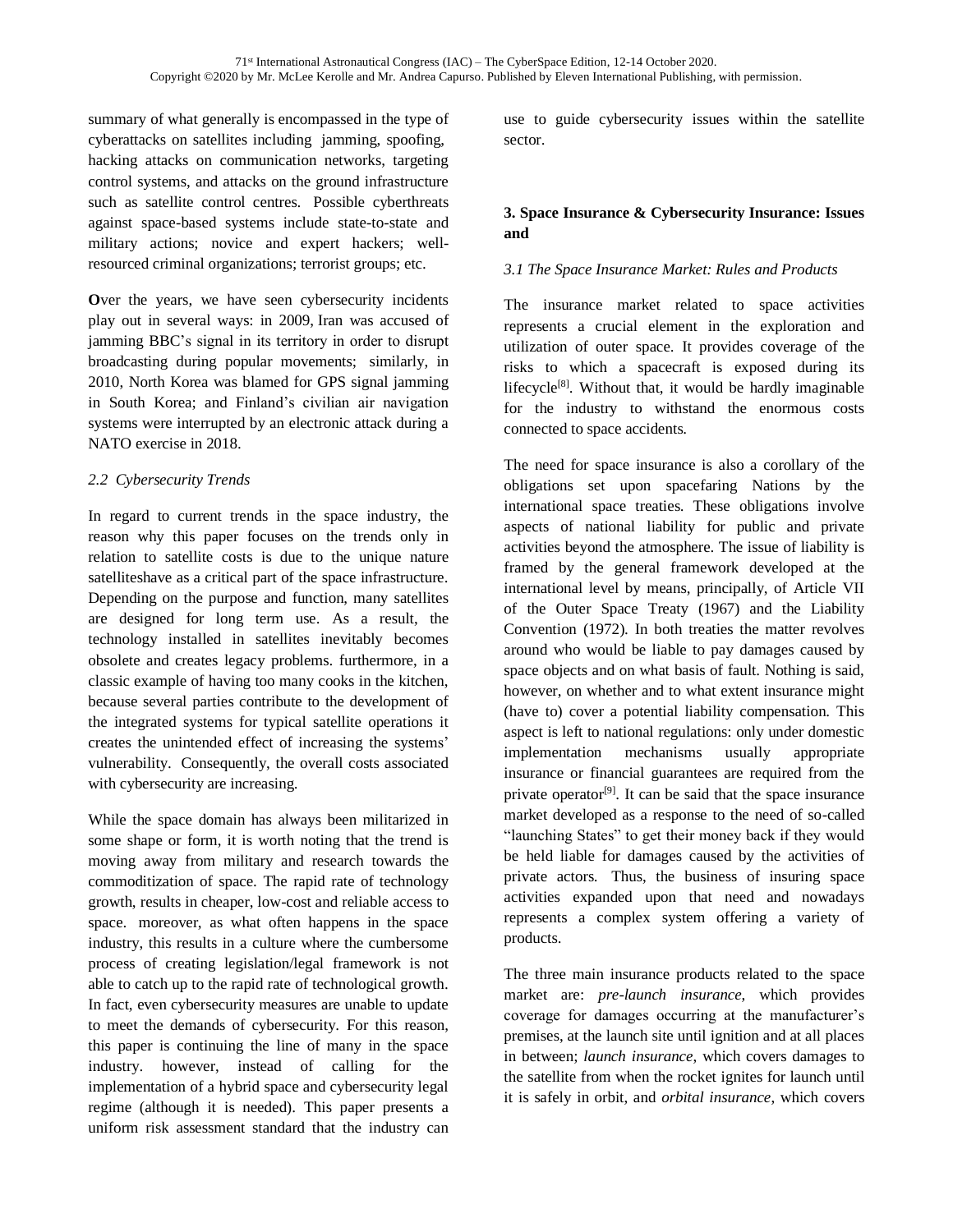events affecting the satellite while it is providing its service from Space.

For the purpose of this paper, the focus will be on the latter. It is, in fact, during their operational phase that space assets are more vulnerable to cyber interference and, potentially, to an interruption of business caused by hackers. Therefore, this Section of the paper intends to take a look at the main aspects of *in-orbit insurance* and analyze those elements of *cyber insurance* that play a role in the insurance market related to outer space.

## *3.2 Orbital Insurance: the Issue of Cyber Attacks*

It is necessary to begin by looking at the scope of application of insurance policies.

Nowadays, an average coverage takes into account damages caused during the pre-launch and launch phases, the ones that historically expose satellites to the highest amount of risks and, when orbital insurance is provided, damages caused by objects in the hostile space environment (e.g. collisions) or by other events related to space weather (e.g. radiations). A comprehensive orbital insurance however shall today include also the risks coming from the cyber domain. Cyber attacks are, in fact, hardly included in orbital insurance policies, but their exclusion can represent a growing concern for stakeholders.

From a purely statistical perspective, there are events that are much less frequent, but always insured: collisions. They fall under the so-called "liability insurance", a form of third-party insurance applicable also during the orbital phase.

While satellites are in the hazardous extra-atmospheric domain, they can be involved in many events damaging other subjects, in Space or on Earth (e.g. hits by space debris, uncontrolled deorbiting, wrongly conducted maneuvers in proximity of other satellites, etc.). In these cases, the injured parties pressing for compensation under the international regime of space liability may cause significant financial losses to the satellite operator $[10]$ , unless the latter has liability insurance.

However, collisions between space objects are rare<sup>[11]</sup>. Of the 290 in-orbit fragmentation events that have been recorded since 1961, only a few were collisions (fewer than 10 accidental and intentional events); the majority of the events were explosions of spacecraft and upper stages $^{[12]}$ .

Compared to actual collisions, cyber threats have in recent times worryingly increased. The history of hacks and interferences affecting space objects is long and dates back to the '90s.

One of the first scenarios played out in 1998 when hackers took control of the U.S.-German ROSAT X-Ray satellite. They did it by hacking into computers at the Goddard Space Flight Center in Maryland. The hackers then instructed the satellite to aim its solar panels directly at the sun. This effectively fried its batteries and rendered the satellite useless. The defunct satellite eventually crashed back to Earth in 2011. Hackers could also hold satellites for ransom, as happened in 1999 when hackers took control of the U.K.'s SkyNet satellites. Over the years, the threat of cyberattacks on satellites has gotten more dire. In 2008, hackers, possibly from China, reportedly took full control of two NASA satellites, one for about two minutes and the other for about nine minutes. In 2018, another group of Chinese state-backed hackers reportedly launched a sophisticated hacking campaign aimed at satellite operators and defense contractors. Iranian hacking groups have also attempted similar attacks<sup>[13]</sup>.

Despite the ease for satellites to be targeted by a cyberattack (as already explained in Section 1), the insurance market has been reluctant to include such threats into its policies.

In theory, they represent a typical event that would fall under *property insurance*. The latter usually takes into consideration physical loss, damage, or failure of the insured satellite while in orbit $[14]$ . Indeed, cyberattacks can cause all three, severely affecting the worth of the targeted space asset<sup>[15]</sup>. Nonetheless, they are usually excluded from coverage thanks to the "war, terrorism and crime" clause.

It can be said that insurance is intended to cover only unforeseen and unforeseeable occurrences (e.g. random failures). Coverage is provided for just about anything that can go wrong with the satellite. "All perils" is the traditional expression. Mechanical or electrical failures, debris or meteoroid strikes, and the effects of space weather are all covered under a typical space insurance policy<sup>[16]</sup>. In other words, cyber attacks represent one of the very few events that are excluded from coverage.

The reasons behind this approach as well as the meaning of the "was, terrorism and crime" clause are not specific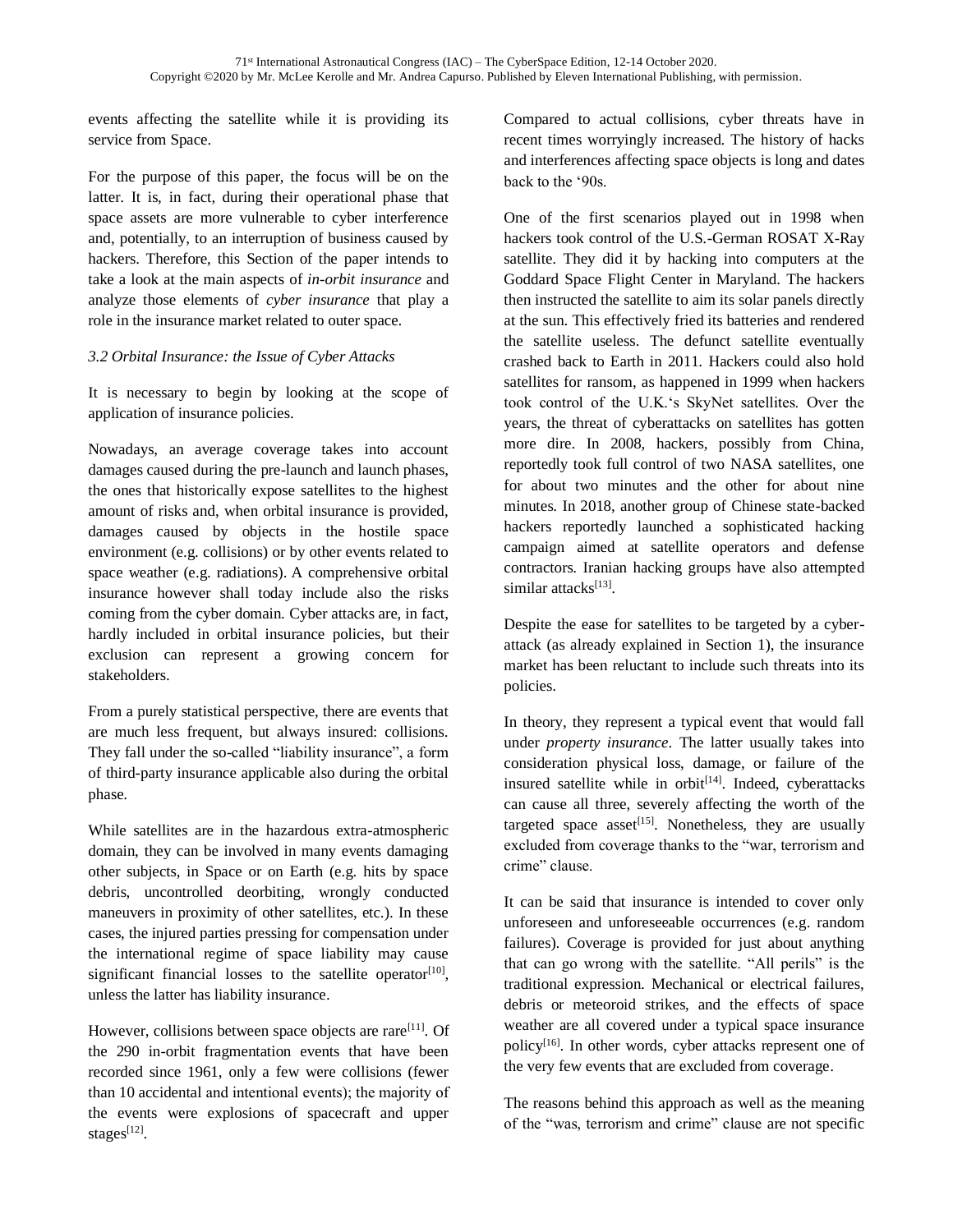of the space insurance business. They are rooted in the cyber world and the insurance products that have been developed as a response to the risks and threats of that domain. Therefore, they will be further explained below at Section 3.5, in the part of the paper dedicated to cybersecurity insurance.

## *3.3 Orbital Insurance: A "Structural" Problem*

The exclusion of cyberattacks from the scope of applications of insurance policies is not the only troublesome factor for stakeholders. Insurers are facing a much more "structural" problem: the number of (un)insured satellites, which creates negative repercussions on activity and premiums.

In June 2019, a report<sup>[17]</sup> issued by the insurance company AXA XL stated that 43% of GEO satellites are insured on orbit and 25% of GEO operators buy little or no in-orbit insurance beyond 1st year in Space. As for LEO, only 6% of satellites have orbital insurance. Overall, the market is looking at 86% of the active satellites being uninsured while operating in outer space.

With these numbers, the premiums paid in the past years have been insufficient to cover the so-called "peak insured value", i.e. the maximum amount an insurance company has to pay if an insured asset is deemed a total loss. As a consequence, the business of insuring satellites has been regarded recently as unsustainable. This was the view of the insurer Swiss Re, which decided to exit the Space market in 2018<sup>[18]</sup>.

Usually, an insurance business is built on high volume, low value, and predictability. Life insurance, for example, relies on large numbers of people paying small sums over time and dying within a fairly standard age range.

"Space is the exact opposite. You have twenty commercially-insured launches a year, that's it. Worldwide, it's basically a catastrophe business" – said Mark Quinn, now CEO of global insurance broker Willis' space division – "you're looking at one loss that can give you a hit of \$400 million, and annual market premium is \$750 million. One loss that burns more than 50% of the annual income for the entire market"<sup>[19]</sup>.

In other words, the problem is that many stakeholders, from governments to private companies, do not underwrite insurance contracts. The result being that just

one major accident in outer space could cripple the whole sector.

This deficiency of the orbital insurance market requires a change of direction.

Even more so, now that innovative space applications and technologies are carrying with them new risks and threats, stressing the satellite industry as a whole $[20]$ . Thanks to the commercialization and democratization of the extra-atmospheric domain, more actors every year are able to take part in the exploration and utilization of outer space, benefitting from the new ways of conducting space activities (e.g. space constellations or cubesatellites<sup>[21]</sup>). At the same time, the insurance market is trying to adapt to these rapid changes. It has evolved from simple launch coverage to a complex discipline combining contract analysis and advice, risk evaluation, alternative risk transfer concepts, insurance program design and implementation, and claims negotiation<sup>[22]</sup>. Such evolution is a first step towards a more sustainable market. But the increased diffusion of underwriters will be key, because the ability of the whole satellite business to grow is inevitably linked to its ability to manage risk.

### *3.4 Conclusions on Orbital Insurance*

The exclusion of cyberattacks from insurance policies and the limited diffusion of insurance products among space operators represent two critical gaps for the extraatmospheric insurance market.

In order to increase the number of insured satellites in orbit, a crucial role may be played by national legislations which can impose insurance requirements on private operators in order to obtain and maintain the necessary license. Many space-faring Nations have put in place such mechanisms. However, the focus has been traditionally brought on third-party liability insurance, leaving product insurance often overlooked $^{[23]}$ .

On the other hand, the problem of the exclusion of cyberattacks from insurance policies is connected to the thorny issue of "attributability" in the cyber domain. Considering that this issue is a traditional aspect of cyber activities, its analysis together with its implications on the insurance business are carried on in the next part of the present Section.

### *3.5 Cybersecurity Insurance*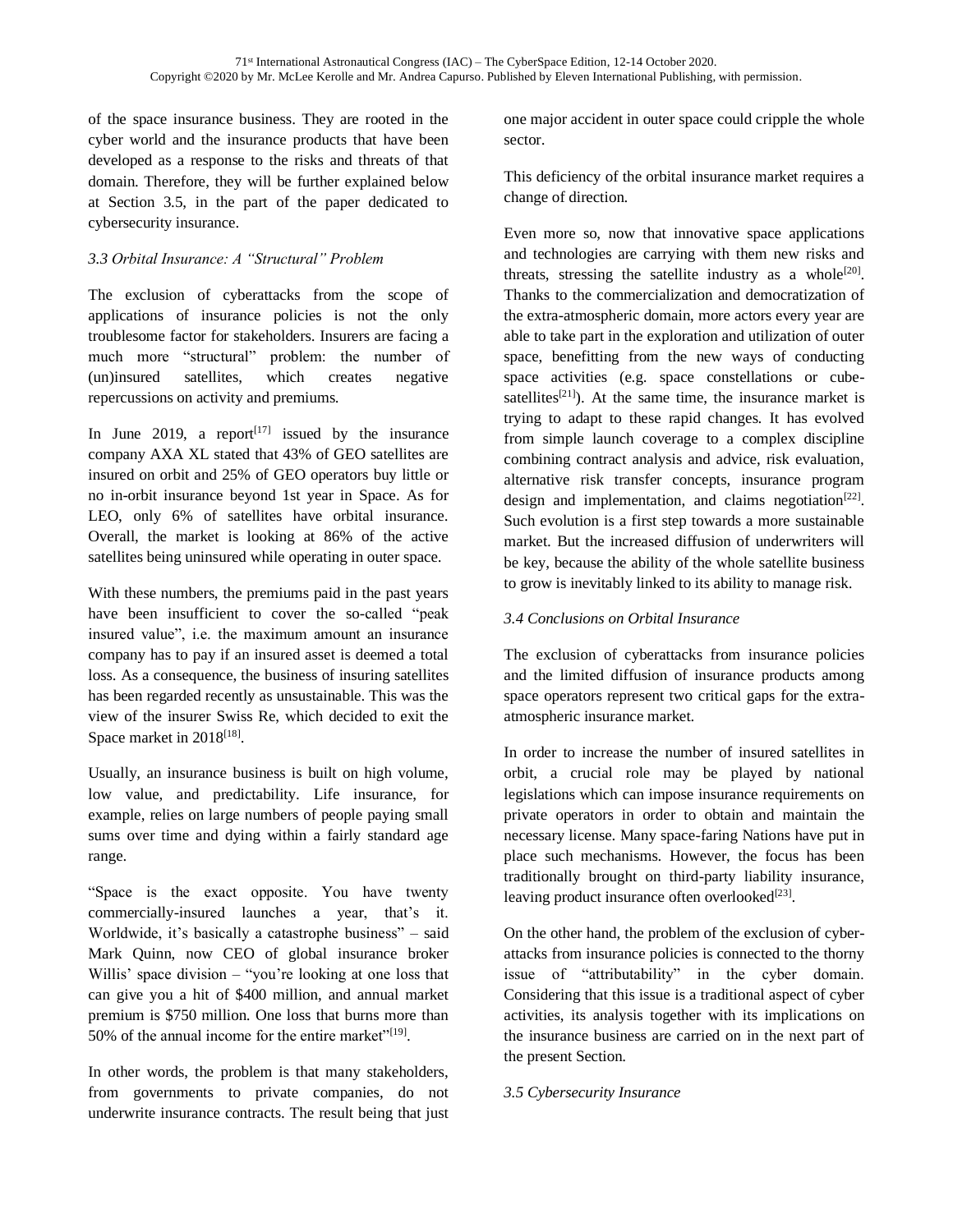"*Legal disputes regarding the validity of insurance claims will continue, and the combination of nonaffirmative cyber coverage and the war exclusion leaves satellite operators with potentially inconsistent coverage in certain claims scenarios*". ~ Richard Parker, Assure Space<sup>[24]</sup>

Now that the previous sections have given an overview of space insurance, the type of cyberattacks that satellites are susceptible to, and a brief definition of cybersecurity, this section takes a more in-depth look at cybersecurity insurance. Similar to space insurance, there is no international regime or governing body that regulates cybersecurity insurance. While the International Telecommunication Union is a United Nations agency that serves to regulate frequencies of satellites as well as register the orbit of satellites, beyond that it has established very few standards.[25] Let alone standards that address cybersecurity.

While cybersecurity insurance has existed since the 1990s, as an industry it is still technically at its infancy. At its most basic form, cybersecurity insurance is offered to individuals and businesses in order to protect them from the effects and consequences of cyberattacks. While the cybersecurity insurance is nascent, according to the German reinsurance company Munich Re, worldwide spending on cyber-insurance is estimated to increase to US8–US9 billion by 2020<sup>[26]</sup> Moreover, in regards to cyberattacks, Cybersecurity Ventures estimated that the cost of cybercrimes to the world will increase to US\$6 trillion annually by  $2021$ .<sup>[27]</sup>

Despite the fact that the cybersecurity industry is still developing, the United States has the most advanced cybersecurity market in the world. For instance, in 2016 the U.S. and Europe accounted for \$3 billion and \$300 million, respectively, of \$3.5 billion in global cyberinsurance premium. (see table  $1$ )<sup>[28]</sup>

| <b>Economy</b> | <b>Cyber-insurance premiums</b>                                                                                                    | <b>Total insurance</b><br>premiums<br>(USS, billion) | <b>Cyber-insurance premiums</b><br>as a proportion of total<br>insurance premiums |
|----------------|------------------------------------------------------------------------------------------------------------------------------------|------------------------------------------------------|-----------------------------------------------------------------------------------|
| <b>Brazil</b>  | US\$645,800 (2016)<br>(https://tinyurl.com/yc6u4ap4)                                                                               | 58.9 (2016) <sup>2</sup>                             | 0.001%                                                                            |
| Germany        | US\$105-117 million<br>(https://tinyurl.com/y8ypu8jw)                                                                              | 327.3 (2016) <sup>a</sup>                            | 0.03%                                                                             |
| India          | US\$ 27.9 million (2017)<br>(https://tinyurl.com/y84jgxm2).                                                                        | 69.8 (2016) <sup>2</sup>                             | 0.04%                                                                             |
| Japan          | Japan Network Security Association's estimate:<br>US\$134.2 million (2017)<br>(https://tinyurl.com/y8l4jxlz)                       | 407.4 (2016) <sup>2</sup>                            | 0.03%                                                                             |
| South<br>Korea | US\$26.4 million (2016)<br>(https://tinyurl.com/yafs4p27).                                                                         | 185.6 (2016) <sup>2</sup>                            | 0.01%                                                                             |
| The U.S.       | Verisk: commercial cyber-insurance market:<br>US\$ 6.2 billion by 2020 US\$ 2.5 billion in 2016<br>(https://tinyurl.com/ydf7z28s). | 2703.8 (2016) <sup>2</sup>                           | 0.09%                                                                             |

Similar to space insurance, cybersecurity insurance provides for first-party insurance and third-party insurance. First party cybersecurity insurance focuses on compensating or mitigating the costs of the policyholder. While third-party insurance covers the business and people that are found to be "responsible" for a breach.<sup>[29]</sup> In addition, insurers may encourage the policyholder to add "Errors and Omissions" coverage for added protection.

Unfortunately, unlike space insurance, cybersecurity insurance cannot be analyzed in a straightforward manner that couldn't be further from the truth. There are several challenges that keep the cybersecurity insurance market in this precarious position. The most pressing issues to cybersecurity to discuss in the section include the lack of standardization of the cybersecurity insurance market and the high uncertainty in pricing cybersecurity risks.

The lack of standardization of the cybersecurity insurance means that policyholders are required to have a clear understanding of their cyber risk exposures to determine the type of coverage required, as well as the amount of coverage based on the situation. In fact, according to a survey by Marsh &McLennan 49% of policyholders said that they had "insufficient knowledge" about their cyber risk exposures to assess the type and coverage of insurances they need<sup>[30]</sup>.

In the case of the satellite industry, insufficient knowledge can amount to what Richard Parker of Assure Space describes as a "*lack of alignment in coverage*  intent across the [insurance] industry"<sup>[31]</sup>. In 2017, the NotPetya cyber attack targeted dozens of companies in Ukraine, Europe and the United States. At the time, the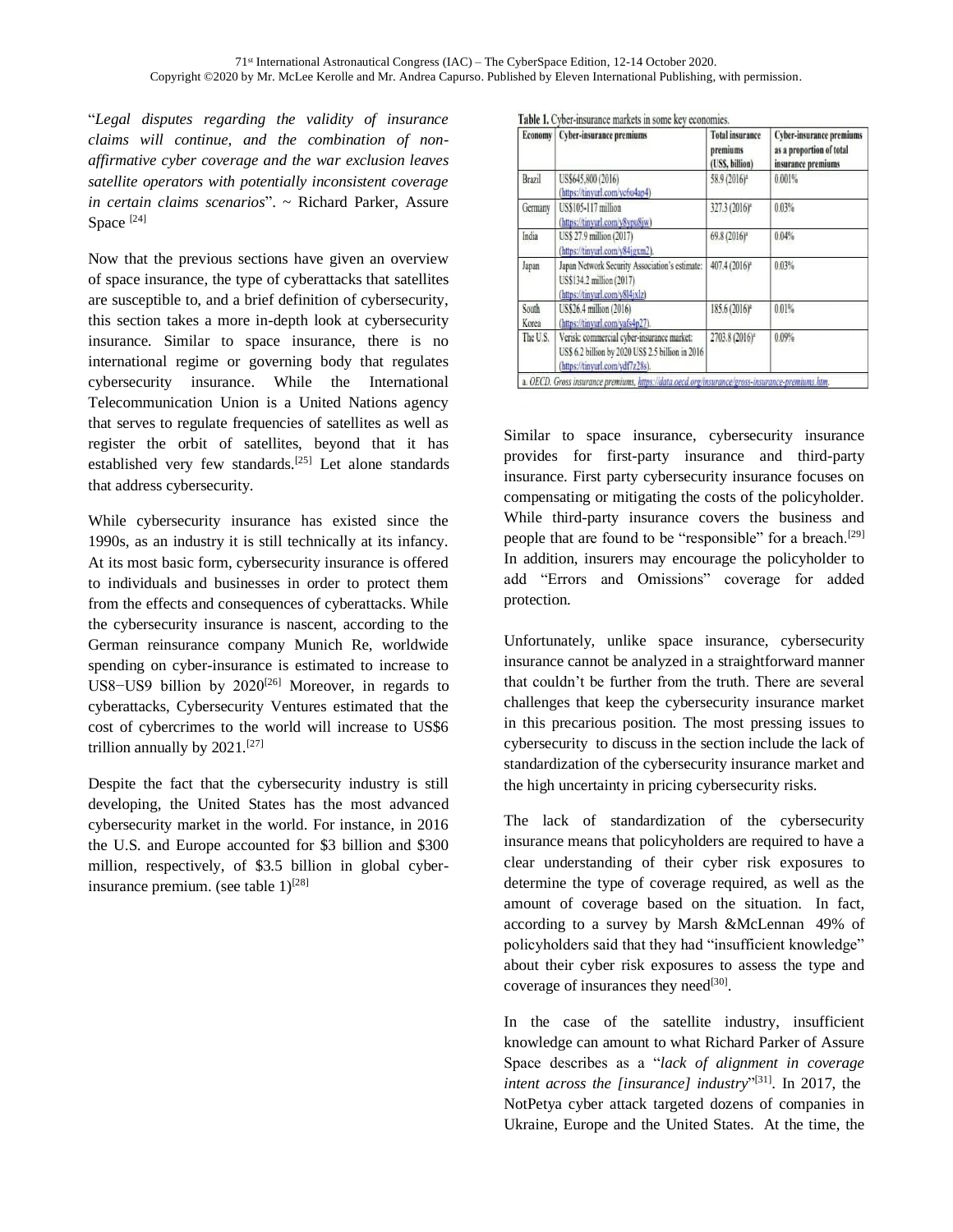White House described this attack as the "most destructive and costly cyber-attack in history"<sup>[32]</sup>. Citing the 'war exclusion' that protects insurers from paying claims related to war damage, insurers declined to pay claims. What is concerning here is that the same war exclusion policy exists in all space insurance policies industry. Considering that there is no legal definition of cyber warfare, one space insurance expert expects most disputes to be resolved in court.

As stated in Section 1 access to the data and information on satellite coverages and losses are scarce to the general public. However, it is not only scarce to the public, but to the insurers as well. The lack of data makes it difficult to estimate the costs of cyberattacks. Moreover, it also becomes difficult for companies to measure the nature and extent of cyber-related exposure in order to make decisions as to what coverages for how much to purchase.[33]

Due to this uncertainty in pricing cyber risk coverage, insurers tend to be conservative and overcharge for cyber risk coverage. What this paper proposes in the case study is a way to remedy this uncertainty in pricing by proposing a standard that combines pricing models with legislative elements.

## **4. Case study**

The nature of the true difficulty of creating a cybersecurity risk assessment standard for constellations (or individual satellites) lies in the fact that there are very few examples to use as a frame of reference. As a result, it becomes difficult to develop a complete framework for optimizing risk management and insurance for on-orbit servicing. Here, this section creates a relatively new framework for modeling and pricing cybersecurity risks and applies it to the case study as follows:

## *4.1 Threat Landscape*

The number of space companies launching constellations are increasing while becoming prime targets for cyberattacks. As stated in the beginning of this paper, the development of the integrated systems for typical satellite operations creates the unintended effect of increasing the systems' vulnerability. It follows that the increase in numbers of constellations results in the increased vulnerability of these satellites. The potential damage from a cyberattack would be significant. As a result,

these constellations are challenging the existing business paradigms for satellite insurance.

## *4.2 Challenge*

The satellite industry provides essential services and any service disruptions could have a significant impact to a significantly large user base. Space123, an aerospace company, wants to launch its first set of 60 satellites for their satellite internet constellation MarsLink. SpaceXYZ is looking to achieve a better understanding of its cyber threats, balance sheet exposure and examine methods to mitigate and transfer their cyber risks<sup>[34]</sup>.

## *4.3 Solution*

While the information regarding satellite underwriters and premium are limited, there is solace in the fact that the satellite insurance has been around for 50 years. Conversely, while cybersecurity risks have been increasing in the last decades, the modeling of cybersecurity risks is still limited in its infancy. Global firm Aon presents a detailed step of the space insurance procurement process. After presentation of the risks, where all material facts for the parties are disclosed, the underwriter then conducts an in-depth study of the risk considering such factors as:

- The satellites model contracted
- The formula used to calculate when a loss has occurred
- The intended mission, the type of coverage requested, the value to be insured
- The value to be insured
- The risk portfolio currently underwritten by any given insurer
- The year's claims-to-premium ratio<sup>[35]</sup>

For instance, in the case of a satellite launch, a space insurance broker will take the combination of a satellite model with a low historical fail rate and match it with a launch vehicle with a high number of consecutive launches.[36] Here, the reason for this is because it allows the insurance broker to attract a more competitive rate as opposed to a rate with a new spacecraft model which launches on a launch vehicle with an inferior success rate.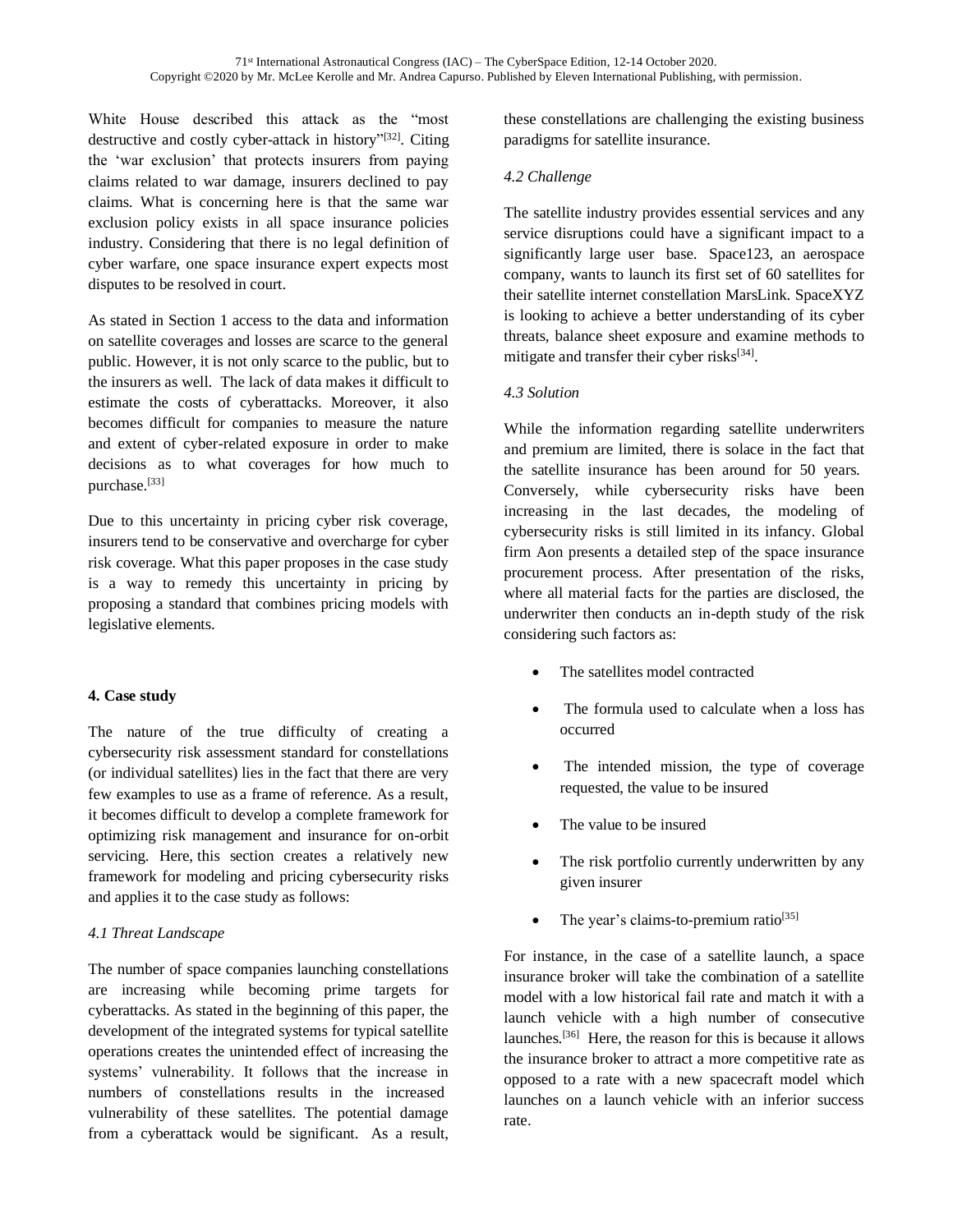As stated earlier, the most common type of space insurance deals with the actual launch covering risks that typically occur during the launch phase.

In a remarkable paper titled *Cybersecurity Insurance: Modeling and Pricing[37] ,* authors Maochao Xu and Lei Hua propose the use of a simulation approach, specifically the Monte Carlo simulation, to evaluate the 'security level' of a network and calculate the insurance premium for cybersecurity risk<sup>[38]</sup>. The benefit of their framework is that it not only models general infection (i.e. cyberattacks) and recovery processes but also related losses. As a result, the security of a network is evaluated based on estimates of the number of incidents, infection probabilities of nodes, and total loss.

When applying this approach to modeling and pricing cybersecurity risk for insurance purposes, practical issues are likely to arise regarding the size of the network and statistical inference. Addressing the size of the network first, the issue stems from the fact that the use of simulations to evaluate the 'security level' of a network is a time-consuming process. For companies that have a large-scale network, extensive simulations might prove too time-consuming to be practical. Yet, Xu and Hua found that infection probability is *heavily dependent* on the node degree and the recovery rate has a *significant effect* on the premium. As a result, in situations where a simulation is not feasible, such as when a company has a large-scale network, stationary probabilities can be used for approximation<sup>39</sup>.

Regarding statistical inference, large-scale networks tend to have a high number of dimensions (i.e. attributes) which poses a challenge to statistical inference<sup>40</sup>. Fortunately, Xu and Hua provide several strategies for conducting a statistical inference. One strategy focuses on recovery and infection distribution. The proposed framework requires relevant data on the recovery time and infection type to be implemented because they are used to estimate the time-to-infection distribution $41$ . Here, recovery time is directly related to the company's recovery capacity, which means it is relatively easy to collect the necessary data. This data can be then used to fit the *recovery distribution* using the *maximum likelihood estimation*.

Another strategy for conducting a statistical inference focuses on high-dimensional dependence. The dependence among cybersecurity risks is challenging because the dimension is massive. The common

approach used to manage 'high-dimensional dependence' is to use a vine copula (multivariate cumulative distribution function), which is a graphical tool<sup>42</sup>. Still, the lack of cybersecurity risk data could make it difficult to estimate correlations. As a result, Xu and Hua conclude that there needs to be more research into the dependence modeling of an epidemic spread and hope that more attention is paid to the *dependence effect*.

When a space insurance company wants to offer cybersecurity insurance for a small satellite or constellation, a crucial step is to understand the evolution and spread of an epidemic over the network as the infection will cause losses in practice. It is also important for the insurance company to know the total loss during a specific period because premiums are determined based on the loss. While cybersecurity insurance alone may not be able to rectify this, when you analogize to the space insurance industry there may be an avenue to combine both regimes and apply that to create a cybersecurity risk standard for satellites.

As stated in Section 3.5 there is no international uniform space insurance regime. However, national policy does exist that may be able to address how insurance providers can cover satellites for cybersecurity risks. In 2015, the Netherlands' Innovative Solutions in Space B.V. (ISIS) and Innovative Space Logistics B.V. developed the world's first declaration based third-party legal liability  $(TPLL)$  policy for small satellites<sup>43</sup>. According to Dr. Neta Palkovitz this means that the number of satellites are insured under the same policy terms with the ability to add or omit satellites in a future date. It is undeniable, as Dr. Palkovitz has stated that this type of policy is perfect for constellations and swarms of satellites<sup>44</sup>.

The advantage of this type of policy/model is two-fold because: 1) this model makes insurance coverage affordable to operators (which of itself is a key advantage in the small satellite market) and 2) the flexibility of adding new satellites and removing older satellites due to the fact that the operator will negotiate the policy once. Moreover, in her book *Regulating a Revolution: Small Satellites and the Law of Outer Space,* Dr. Palkovitz sheds light on the fact that advancements similar to TPLL have been made regarding property damage. This is important because as the complexity of satellite technology increases, the risks and the demand to insure these satellites increases. As Dr. Palkovit stated:

"*The combination of third-party liability insurance*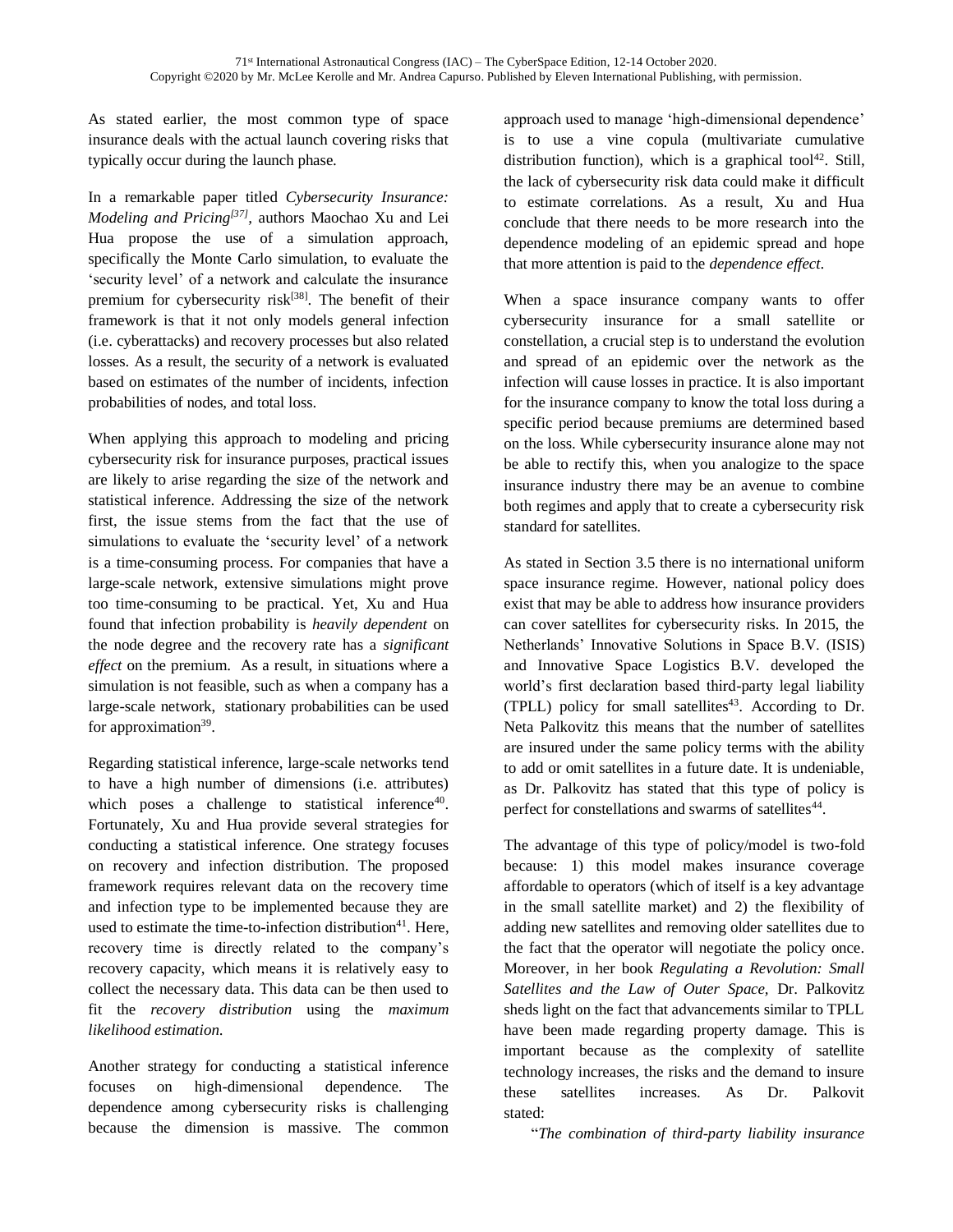*and property insurance allow private entities to gain some control over the legal and financial proceedings in*  case they cause or suffer damage<sup>145</sup>.

Applying this standard to create a uniform risk standard is game changing because it will indirectly cover the evolving nature of cybersecurity threats. Specifically the emergence of cyber-physical attacks; a unique cyberthreat that poses the risk of bodily injury to third parties<sup>46</sup>.

## **5. Conclusion**

Lloyd's Market Association (LMA), which represents the interests of the Lloyd's insurance community, recognizes the need to address the potential of a cyber-attack on satellites. As a result, they recently proposed model policy clauses to use as guidelines for insurers, brokers and satellite operators. According to Richard Parker of Assure Space, the purpose of the clauses in the new model is to clarify cyber coverage for satellite operators and address the issue of "silent" or non-affirmative coverage for cyber-caused risks $47$ .

The theme here is that it is imperative that the industry come with some type of standard, or guidelines such as LMA, to protect satellite operators from inconsistency of the insurance industry and uncertainty in pricing models. What this paper ultimately concludes is a type of hybridization where cybersecurity insurance elements are combined with space insurance elements. Specifically, while combining the Monte Carlo simulation to evaluate the 'security level' of a network and calculate the insurance premium for cybersecurity risk with thirdparty legal liability as codified in the Dutch Space Act. Suggestions, proposals, and papers such as this calling for a type of standardization for cybersecurity insurance will only increase as the space industry continues to grow. Hopefully some standard will be created before inaction hinders the industry.

[1] Thomson Reuters, *Hacking against firms surges as workers take computers home*, 17 April 2020, on BusinessInsurance.com, available online at:

[https://www.businessinsurance.com/article/20200417/NE](https://www.businessinsurance.com/article/20200417/NEWS06/912334100/Hacking-against-firms-surges-as-workers-take-computers-home-COVID-19-coronavirus) [WS06/912334100/Hacking-against-firms-surges-as-](https://www.businessinsurance.com/article/20200417/NEWS06/912334100/Hacking-against-firms-surges-as-workers-take-computers-home-COVID-19-coronavirus)

[workers-take-computers-home-COVID-19-coronavirus#](https://www.businessinsurance.com/article/20200417/NEWS06/912334100/Hacking-against-firms-surges-as-workers-take-computers-home-COVID-19-coronavirus)  (this and all other websites cited herein have been last accessed in September 2020).

[2] A. Goswami and others, *Cyber Insurance Market by Company Size (Large Companies and Small & Mediumsized Companies) and Industry Vertical (BFSI, IT & Telecom, Retail & E-commerce, Healthcare, Manufacturing, Government & Public Sector, and Others): Global Opportunity Analysis and Industry Forecast, 2019–2026*; March 2020, available online at: [https://www.alliedmarketresearch.com/cyber-insurance-](https://www.alliedmarketresearch.com/cyber-insurance-market)

[market.](https://www.alliedmarketresearch.com/cyber-insurance-market) [3] N. Al-Rodhan, *Cyber security and Space Security,*May 26, 2020, available online at:

[https://www.thespacereview.com/article/3950/1?fbclid=I](https://www.thespacereview.com/article/3950/1?fbclid=IwAR2kZ3zZwWTvC0K2hXZQbkiH0mC48buTLOl1ciaOwRI4JH2Kf7j_LPsQTR8) [wAR2kZ3zZwWTvC0K2hXZQbkiH0mC48buTLOl1cia](https://www.thespacereview.com/article/3950/1?fbclid=IwAR2kZ3zZwWTvC0K2hXZQbkiH0mC48buTLOl1ciaOwRI4JH2Kf7j_LPsQTR8) [OwRI4JH2Kf7j\\_LPsQTR8.](https://www.thespacereview.com/article/3950/1?fbclid=IwAR2kZ3zZwWTvC0K2hXZQbkiH0mC48buTLOl1ciaOwRI4JH2Kf7j_LPsQTR8)

[4] F. Knott; *Cyber Concerns for the Satellite Sector*, 13 July 2020, available online at:

[https://www.attilasec.com/blog/satellite-](https://www.attilasec.com/blog/satellite-cybersecurity#:~:text=Satellites%20and%20cyber%20risk,of%20potential%20inroads%20for%20hacking)

[cybersecurity#:~:text=Satellites%20and%20cyber%20ris](https://www.attilasec.com/blog/satellite-cybersecurity#:~:text=Satellites%20and%20cyber%20risk,of%20potential%20inroads%20for%20hacking) [k,of%20potential%20inroads%20for%20hacking.](https://www.attilasec.com/blog/satellite-cybersecurity#:~:text=Satellites%20and%20cyber%20risk,of%20potential%20inroads%20for%20hacking)

[5] See F.Knott, above at 4.

[6] See N. Al-Rodhan, above at 3.

[8] M. Zajac, *Overview of Space Insurance*, published in the French review "Risques" vol. III, 1 Dec. 2017, pp. 42-46.

[9] A. Kerrest and others, *Liability and Insurance in the Context of National Authorisation,* published as chapter 4 of National Space Legislation in Europe: Issues of Authorisation of Private Space Activities in the Light of Developments in European Space Cooperation, Studies in Space Law, volume 6 (Frans G. von der Dunk, editor), Leiden, The Netherlands: MartinusNijhoff Publishers, 2011, pp. 125–161.

 $[10]$  That is due to the fact that such liability claims are connected to the cost of space activities and can therefore amount to hundreds of millions of dollars. In addition, when the damaged party has been injured on Earth, the satellite operator is liable regardless of fault. In fact, the liability regime for space activities – as provided by the Liability Convention of 1972 – revolves around a double standard of liability: absolute liability for damages caused by space objects on the surface of the Earth or to aircrafts in flight (Art. II); fault-based liability in the event of damage being caused elsewhere than on the surface of the Earth to third-party's space object or to persons or property on board (Art. III).

For more on this see A. Kerrest above at 9.

<sup>[7]</sup> Ibid.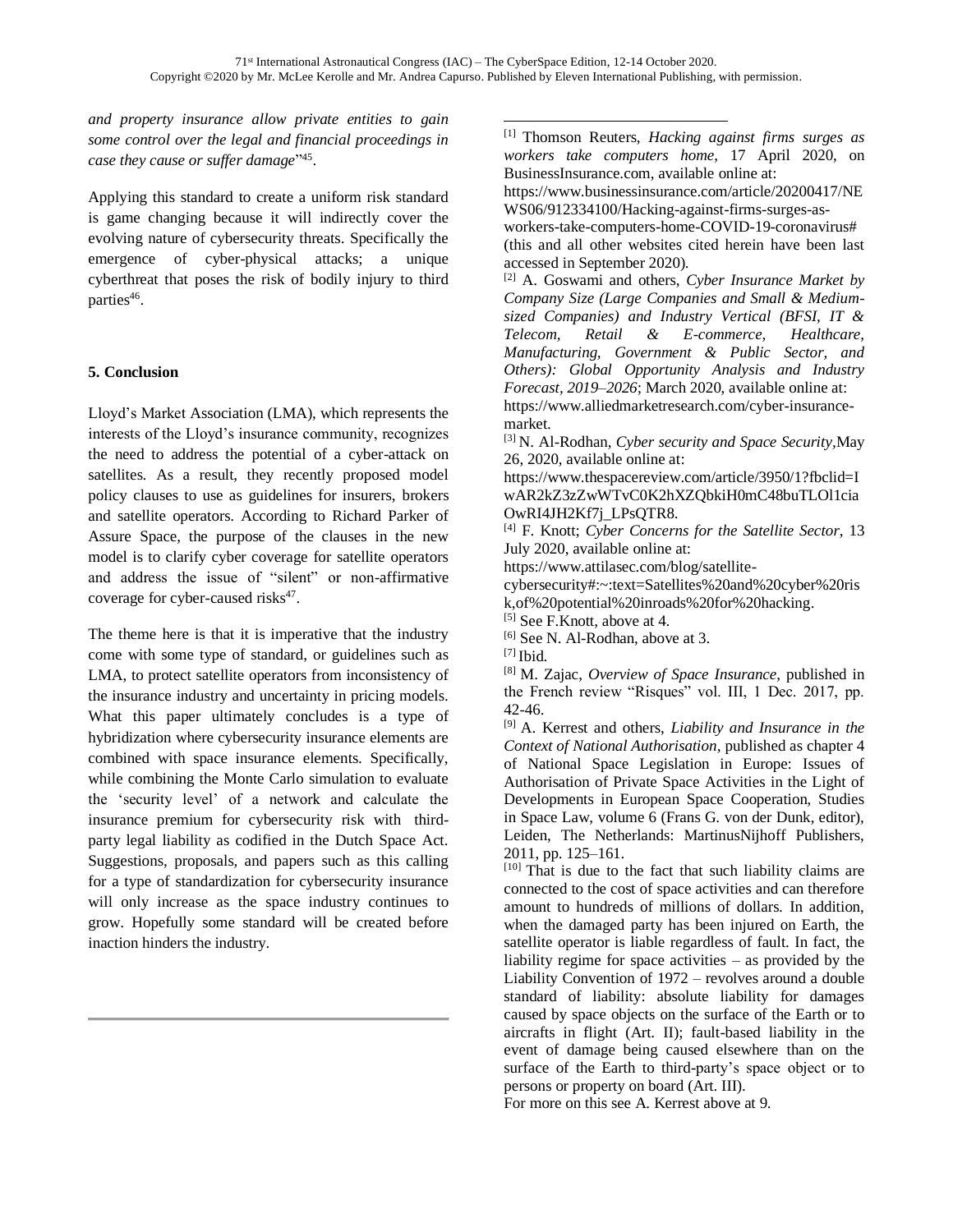$[11]$  At the same time, it cannot be denied that in the future the risk of collisions will increase. This is due to two main factors: 1) Space has become a crowded and congested domain, where many actors – public and private – carry on their activities in an intricate nest of orbits and frequencies; 2) the long presence of humans in outer space has created a dangerous amount of debris orbiting next to active satellites with an ever-increasing risk of collisions. As a consequence, an increased need for liability insurance will follow.

[12] The first recognized collision dates back to 1991 It involved a Russian non-functional navigation satellite, Cosmos 1934 and a piece of debris from a sister spacecraft, Cosmos 926. It was followed in 1996 by a collision involving a French CERISE spacecraft and a fragment from the third stage of an Ariane 1 launch vehicle, which had exploded ten years earlier. Most recently, in 2009 the world witnessed an accidental inorbit collision between two satellites at 776 km altitude above Siberia. A privately owned American communication satellite, Iridium-33, and a Russian military satellite, Kosmos2251, collided at 11.7 km/s. Both were destroyed, and more than 2300 trackable fragments were generated, some of which have since reentered (that is, decayed and reentered the atmosphere, where they have burnt up).

See ESA, *About Space Debris*, available online at:

[https://www.esa.int/Safety\\_Security/Space\\_Debris/About](https://www.esa.int/Safety_Security/Space_Debris/About_space_debris#:~:text=More%20than%20290%20in%2Dorbit,of%20spacecraft%20and%20upper%20stages) space\_debris#:~:text=More%20than%20290%20in%2D [orbit,of%20spacecraft%20and%20upper%20stages.](https://www.esa.int/Safety_Security/Space_Debris/About_space_debris#:~:text=More%20than%20290%20in%2Dorbit,of%20spacecraft%20and%20upper%20stages)

For more info on the history of collisions see:

https://www.orbitaldebris.jsc.nasa.gov/.

[13] W. Akoto, *Hackers could shut down satellites -- or turn them into weapons*, 12 February 2020, available online at:

[https://gcn.com/articles/2020/02/12/hackers-](https://gcn.com/articles/2020/02/12/hackers-satellites.aspx)

[satellites.aspx.](https://gcn.com/articles/2020/02/12/hackers-satellites.aspx)

[14] Property insurance is basically granted as a product guarantee whose final aim is to refund the satellite's value. In other words, when the satellite ceases to function as it was designed to, property insurance can represent a safety net for the operator who doesn't have to directly bear the costs of its loss. As described by Victoria Samson of the Secure World Foundation in 2018, "the vast majority of all satellite ventures carry property insurance, which is typically the third-largest expenditure behind launch and manufacture". See V. Samson and others, *Can the Space Insurance Industry Help Incentivize the Responsible Use of Space?*, presented at the 69th International Astronautical Congress (IAC), Bremen, Germany, 1-5 October 2018, p. 3.

[15] For a simple communications relay satellite, the lost value will be in terms of transponder-years. For an imaging satellite, the process of establishing the loss quantum will involve the evaluation of performance

parameters relating to image quality and/or quantity. See R. Gubby and others, *Preparing for the Worst: The Space Insurance Market's Realistic Disaster Scenarios*, in New Space, Vol. 4, No. 2, 2016, p. 99. [16] **Ibid.** 

[17] AXA XL, *2019 Space Insurance Update*, 2019, available online at:

https://iuai.org/IUAI/Study\_Groups/Space\_Risks/Public/ Study\_Groups/Space\_Risk.aspx.

[18] C. Henry, *Big claims, record-low rates: Reshaping the space insurance game*, on SpaceNews.com, 6 September 2019.

[19] T. Fernholz, *How to insure something that blows up once every twenty times you use it*, 10 September 2016, available online at:

https://qz.com/775481/how-to-insure-something-that-

blows-up-once-every-twenty-times-you-use-it/.

[20] See AXA XL, above at 17.

<sup>[21]</sup> Interestingly enough, smaller fleets are generally more likely to carry in-orbit insurance because if something goes wrong than the small fleet operator is more likely to lose capability. A 2018 report from Aerospace Corporation's Rebecca Reesman states that 23% of commercial operators buy little to no on-orbit insurance. [22] See Allianz.com, *Space Insurance*, available online at:

https://www.agcs.allianz.com/solutions/aviation-

insurance/space-insurance.html#tabpar\_1317\_0Tab.

[23] For a comprehensive analysis of the current status of national legislations with regard to the space insurance market see B. Sandeepa Bhat, *Space Liability Insurance: Concerns and Way Forward*, Athens Journal of Law – Vol. 6, No. 1, January 2020, p. 40 et seq.

[24] R. Parker, *If hackers cripple your satellite, are you covered? Don't count on it.*, on SpaceNews.com, Sept. 18, 2019.

[25] G. Falco, *The Vacuum of Space Cybersecurity*, presented at the 2018 AIAA SPACE and Astronautics Forum and Exposition, 17-19 September 2018, Orlando, FL.

[26] N. Kshetri, *The Economics of Cyber-Insurance,* in IEEE IT Professional, Vol. 20, Issue 6, 2018, pp. 9-14. [27] Ibid.

[29] CyberInsureOne.com, *What is Cybersecurity Insurance,* available online at:

https://cyberinsureone.com/faq/what-is-cyber-securityinsurance/.

[30] See N. Ksherti, above at 26.

[31] See R. Parker, at 4.

[32] Ibid.

[33] See N. Ksherti, above at 26.

<sup>[28]</sup> Ibid.